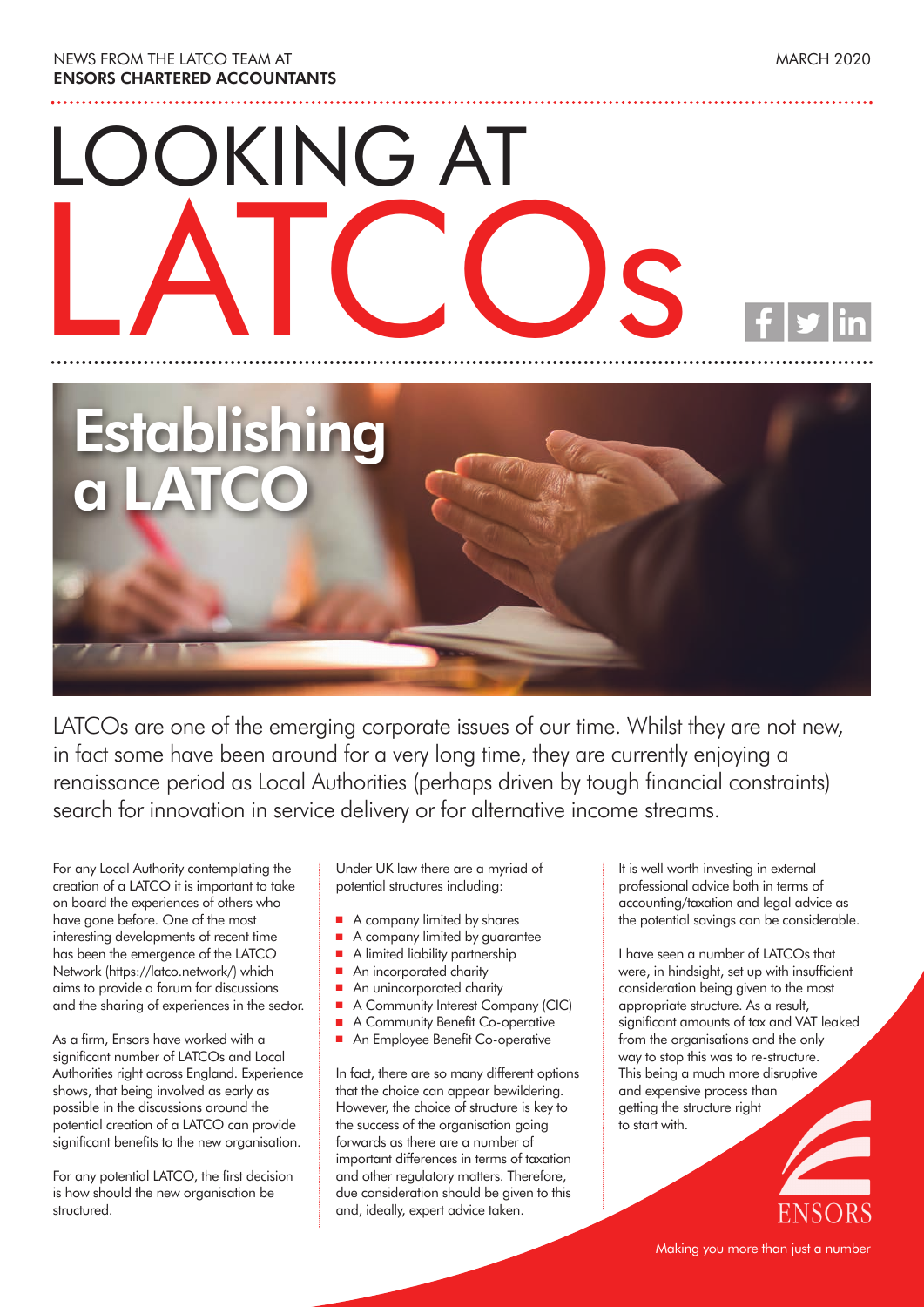## **Directors' Responsibilities**

Most LATCOs are run by Local Authority employees and the transition into the commercial world may not be familiar to them. In addition, many of those running LATCOs are also performing other public sector duties and therefore constantly switching between their Local Authority responsibilities and the responsibilities of a director.

A director's appointment comes with extensive legal responsibilities. Alongside the tangible tasks of keeping appropriate accounting records, reporting changes to Companies House, preparing and filing corporation tax returns, comes the responsibility to run and manage the company as permitted in its Articles of Association. Many of these tasks can be outsourced, but the legal responsibility never moves away from the director.

Failure to file accounts can lead to fines while continuing to trade when the

company is insolvent could lead to a prosecution for wrongful trading.

If you are an employee of a LATCO, but the directors act under your instructions, you may be classified as a shadow director, and could also therefore be caught by the roles and the responsibilities of an appointed director.

A successful company director, and an effective board, is one that is informed of its roles and responsibilities under the UK Corporate Governance Code and the

Companies Act 2006. It is vital therefore that directors receive appropriate directors' responsibility training.

An informed director will be much more comfortable making governance decisions and also communicating with shareholders, fellow directors and advisers.

Ensors guide to directors' responsibilities can be found on our website https://www.ensors.co.uk/directorsresponsibilities/

#### **Managements Accounts Do we really need them?**

The primary function of Management Accounts or Management Information is to enable directors or senior managers within the LATCO to make quick informed decisions. There should not be any need to wait for your statutory accounts to be filed to find out how the business is performing.

There is no set format for Management Accounts and, as such, they can mean many things to many people. The type of information that you can include will depend on the type of market the LATCO is trading in and at what stage the business is at during its lifecycle.

Reviewing the LATCO performance on a regular ongoing basis means that there shouldn't be any surprises that could unravel your business, whether it be decreasing profit margins, increased staff costs or cashflow issues. Equally, if the LATCO is making higher profits than expected this may allow for dividend planning, tax planning or capital reinvestment back into the business in order to sustain future growth.

For many it's a simple Profit and Loss report, but Management Accounts do not have to be just financial and can include anything that may provide information that will help make good business decisions. Many include key performance indicators such as turnover, bad debts, gross profit percentage, but they can include reports on staff sickness, customer ratings, website performance and cashflow.

Reviewing of the financials on a regular basis has further benefits other than management decisions. It helps ensure that all the data is up-to-date and correct, regularly enabling queries to be resolved soon after month end rather than leaving queries until the preparation of the year end accounts. Resolving queries a few weeks after they happen is so much easier than waiting until the year end accounts are being finalised which could be 12-18 months after the transaction has taken place.

In order to get the financial aspect of the management accounts correct, it is imperative that bookkeeping is processed in a timely, efficient and accurate manner. This has to be done in a way that records the information required both from a compliance and regulatory perspective but also keeping management accounts in mind.

Designing and implementing these processes to be easy and also robust can be difficult but there's normally a simple fix. It's a lot easier nowadays than it used to be with the introduction of cloud-based accounting software being easily accessible and, on the most part, affordable.

Technology currently plays a big role streamlining processes and will continue to do so in the future.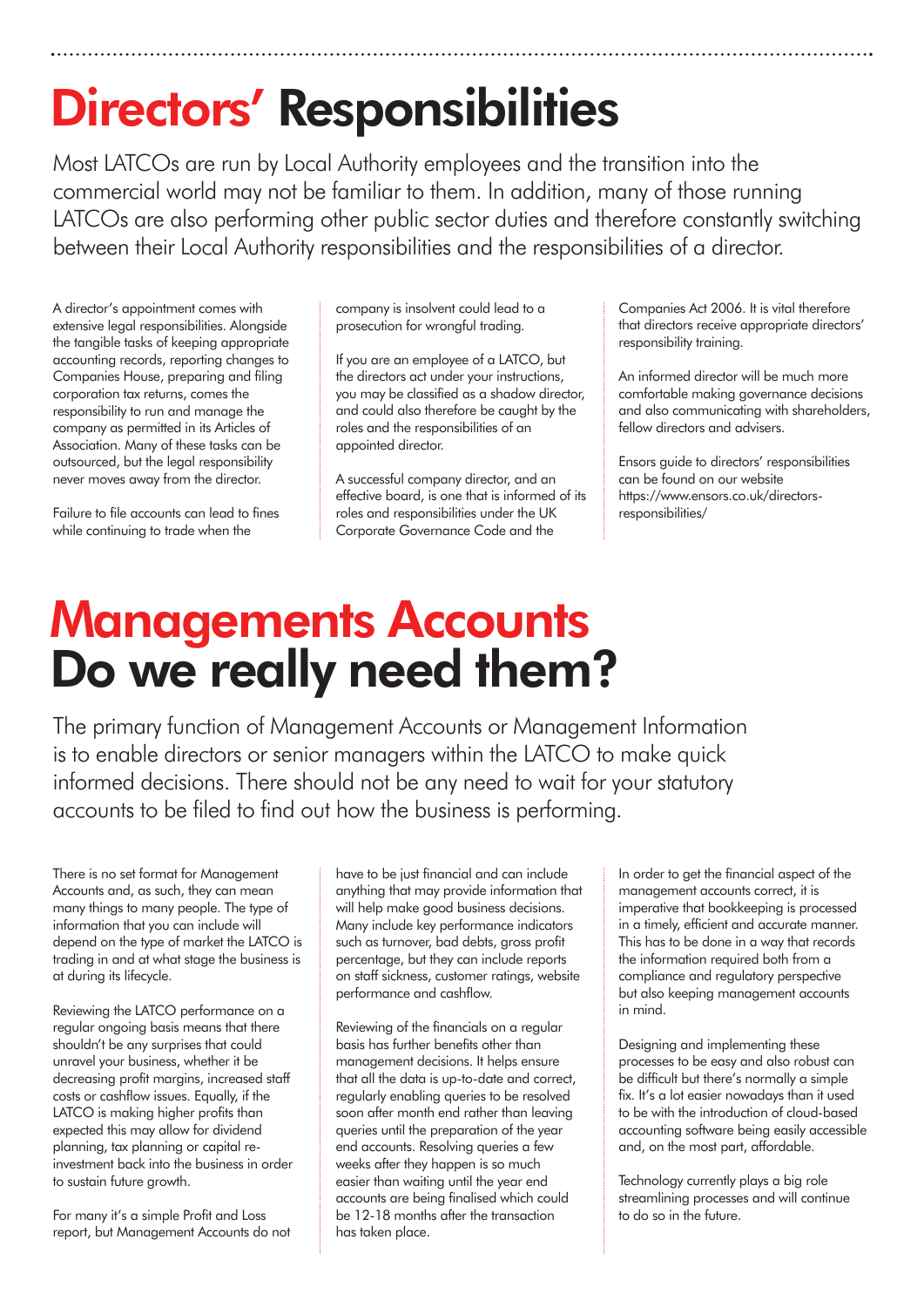### **'Making Tax Digital' explained**



Local Authorities follow VAT Notice 749 in determining which activities are business or non-business for VAT purposes. The VAT notice states that: "*Because VAT is a tax on transactions, individual circumstances need to be considered according to their facts. But the general rule is that where a public body is funded by way of public expenditure (such as grant-in-aid) to do something for the public good, it's unlikely to be engaging in business activities for VAT purposes. Such activities are outside the scope of VAT"*

A LATCO (Local Authority trading company) will however be trading on normal commercial terms and therefore it is worth taking advice on VAT registration and, in particular, to be aware of how VAT is now administered through Making Tax Digital (MTD).

We are now eight months into HMRC's regime of MTD for VAT (which commenced on 1 April 2019). This covers VAT registered entities whose VATable income is in excess of the registration threshold. This currently stands at £85,000 (measured on a rolling 12 monthly basis). The new requirement ensures that the data to complete the VAT Return is submitted directly from the accounting records, which are maintained in an electronic format, without the need to retype the relevant figures into the boxes that make up the VAT return.

This new requirement does mean that the basic accounting records need to be kept in a bespoke software package, which is compatible with HMRC's systems (the most popular ones being Quickbooks, Xero and SAGE), or in a spreadsheet format using bridging software.

If your VATable income remains below £85,000 you are not required to register for "Making Tax Digital" and can continue to file returns via your existing HMRC account. (You can, however, register for 'Making Tax Digital' on a voluntary basis, but once in the scheme, you cannot leave).

Some VAT registered entities such as Trusts, Groups and not for profit organisations had their entry to the scheme deferred until 1 October 2019. They do now need to take steps to 'come on board' and the first cycle

of returns that will be relevant in this case are those with quarters ending 31 December, 31 January and 29 February.

At the outset of 'Making Tax Digital' HMRC announced that there would be a light touch approach to compliance in the first year of the scheme and that penalties would not be levied during that period. VAT registered entities who did not sign up in the first cycle of VAT returns after 1 April, with quarter ends of 30 June, 31 July and 31 August, will have received a gentle reminder that it is a legal requirement for them to do so. We are expecting that the letters to those entities that miss the second cycle of VAT returns will be somewhat more 'heavy handed' so time to take action if you have not already done so!